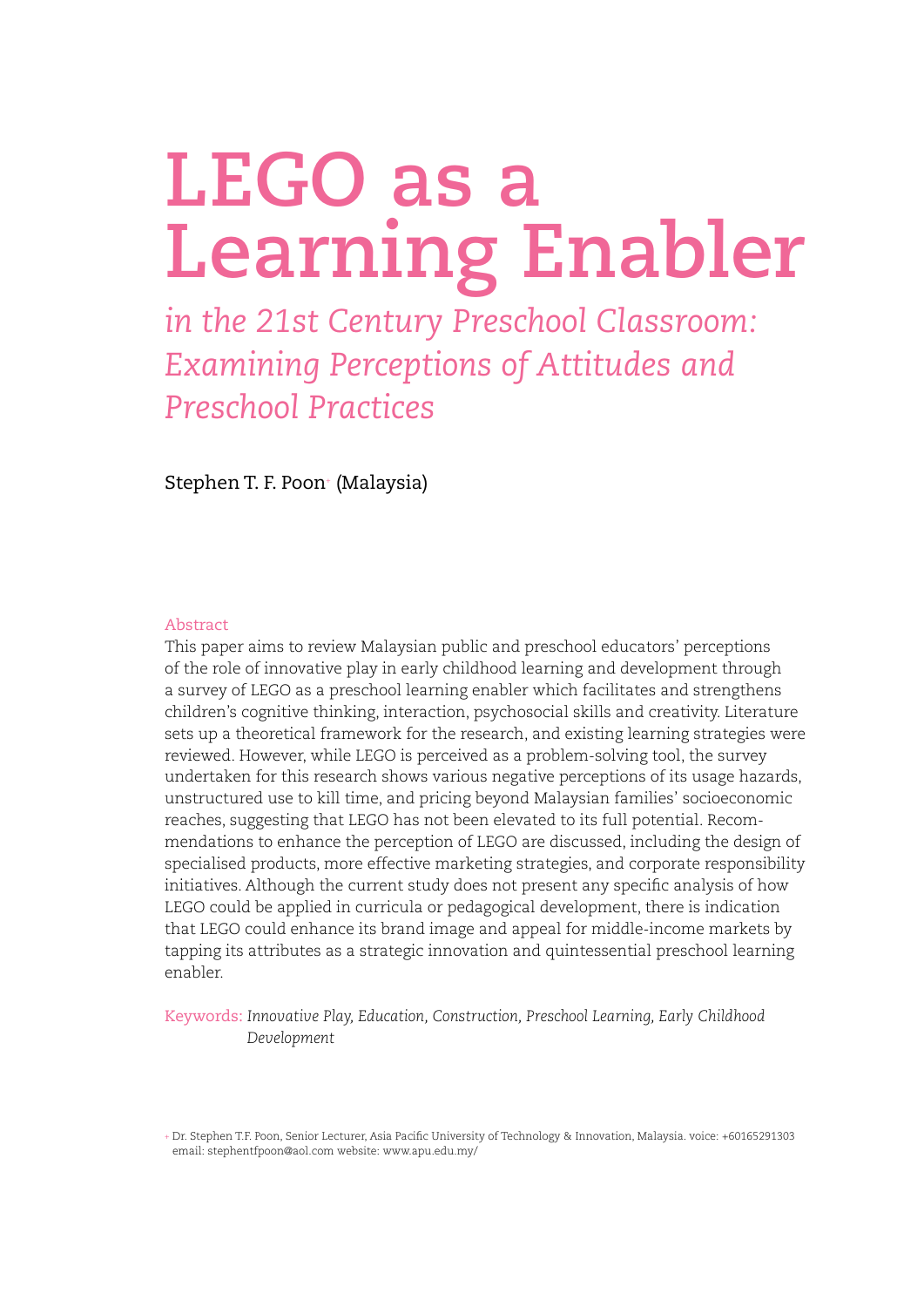# Introduction

Innovation elements in early childhood education are an understudied area and receive less eminence perhaps due to its overreaching scope. Early childhood education has nevertheless been instrumental in shaping the bedrock of life skills necessary for a child. Studies have determined that for various stages of child development, different stimulations are deemed critical for future wellbeing (LEGO Foundation, 2013). Researchers further argue that half of a person's intelligence potential is developed by age four, and that appropriate stimulations, motivation and activities can have a lasting effect on intellectual and emotional capacities of individuals, including their personalities, intrapersonal skills, and other social behaviors and traits (Rogers, 2011).

Evidence points to the opportunities that digital and technological literacies provide in reforming child development pedagogies, from traditional "culturally curtailed play" to more dynamic, open, "culturally-cultivated" leisure time (LEGO Foundation, 2013:4-5), on the other hand, these changes have also been shown to manifest in certain societies as a factor for increasing solitariness, while the negative issues surrounding exposure of new media technologies to young children, and how computer games are gradually replacing free play, have been heavily debated.

Global communities, families, educators and community stakeholders, must continue to actively voice their concerns about the lack of holistic, environmental stimulation for children living in the digital era, and seek opportunities to help children learn to think, solve problems, make friends, mature emotionally, and to simply have fun. The importance of *all forms of play* in answering these needs must therefore not be lost in the thrilling availability of technological connectivity, or sidestepped.

# Significance of the Study

The study determines how objects of play such as bricks and construction activities stimulate and enable child learning in cognitive and socio-emotional development; as well as the responsiveness of Malaysian preschools and kindergartens towards LEGO as an innovative play enabler. The primary objective of research is to determine the extent by which playing with LEGO is perceived as a valuable aid for early child learning and skills development.

Another objective is to establish the role of materials such as blocks and structured playtime in preschool environments as a factor which strengthens sociocommunicative abilities. The results are aimed to help educators better understand perceptions about LEGO systems and products as a learning enrichment tool.

The insights provided by research subjects (Malaysia preschool educators) reflect current attitudes, and the possible actions to be implemented to strengthen LEGO's image as an innovative and creative educational product. Lastly, this paper contributes an Asian perspective in cultural research by demonstrating the key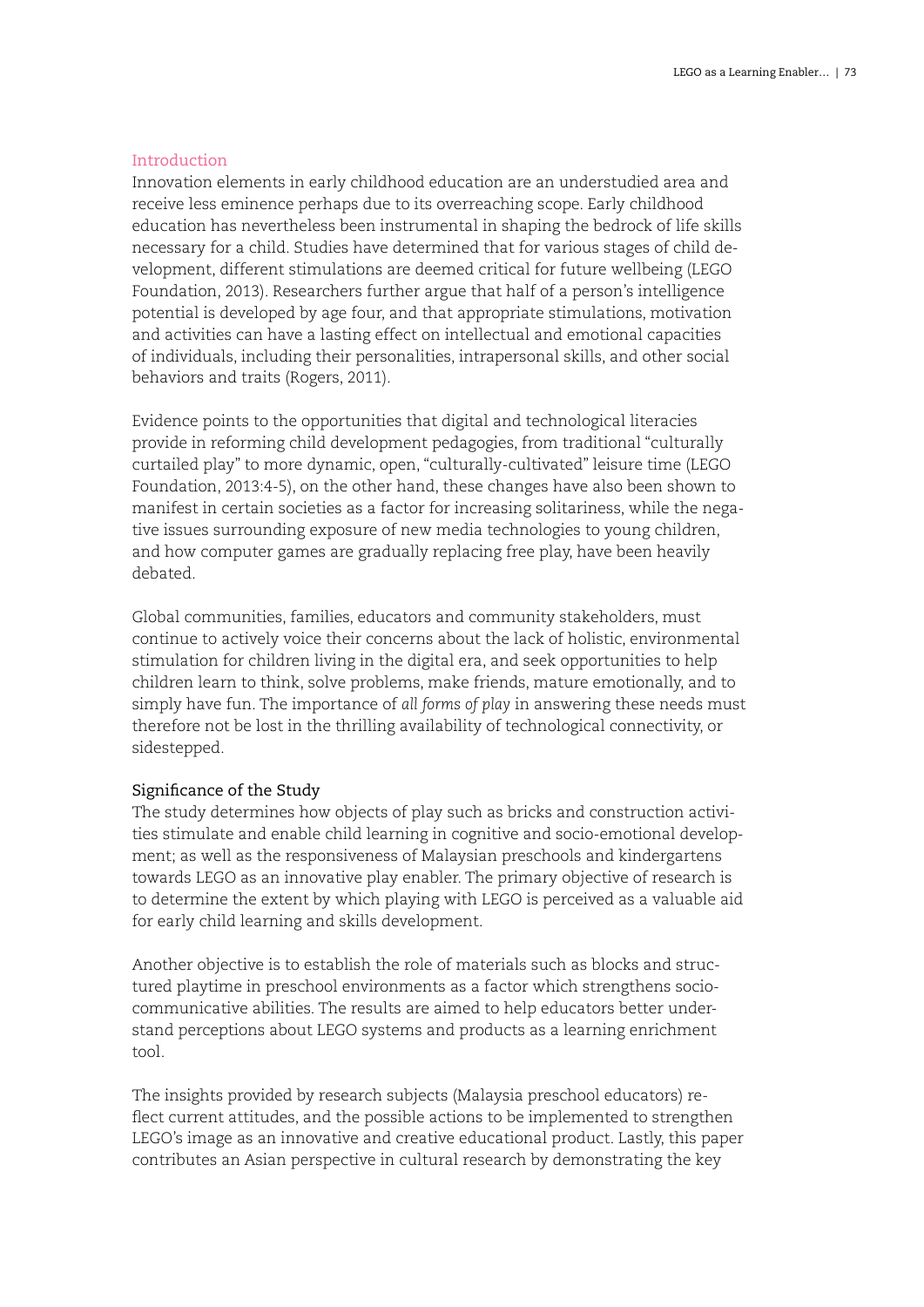role of early childhood education in the context of current learning issues in the wider, complex environment of 21st-century challenges, and how play affects cultural dimension of literacy.

# Literature Review

Developmental psychologists have sought to understand the cumulative processes and benefits that link play with child learning (Diezmann & Watters, 2000:9). The Preschool Learning Alliance National Centre considers that in all aspects of development, physical, intellectual, socio-emotional, play helps children learn to think, to socialise and engage in experiences with other children and adults; these critical dimensions start during infancy and continues through life.<sup>1</sup>

Lev Vygotsky, a proponent of situated learning, argued that play, makes a crucial contribution to the development of human cultural environment, whereby associations of symbols and symbolic experiences with culturally defined meanings can be transferred in the form of scaffolding instruction: the learning situation involves initial hand-holding by teachers, but with motivational triggers, students will construct their own thinking and problem solving (Weisberg et al, 2013).<sup>2</sup> Fostering play as an interactive, enjoyable and voluntary exploration during the most rapid period of children's development from birth to eight years of age is crucial for healthy cognitive, emotional and physical growth (Ackermann, 2004; LEGO Foundation, 2013:13).

Aside from developing motor skills and cognitive thinking, in interactive settings, play sustains children's interest in the context of their emerging power of imagination (Hidi, 2006). Playing with props and objects enable children to learn language and distinguish a range of culturally specific, symbolic representations, enhancing psychosocial development through learning the rules of social engagement and expectations of how to act in society (Weisberg et al, 2013).

Hollanders and van Cruysen argue that creativity and design are essential for innovation: "[Creative thinking] expands available ideas and [good design] increases the chances of successfully commercializing" those ideas. As important as symbolic play, understanding their effects remains elusive.<sup>3</sup> Scholars and psychologists acknowledge it as the crucible of cultural information, from visual arts, language, mathematics, science, music, dance, drama and so on (Weisberg et al, 2013).

The concept of play today has evolved from the old way of "adult-supervised and scrutinized" to self-directed and intrinsic; from rule-following behaviors to that which rewards spontaneity and promotes playful behavior (Hirsh-Pasek & Golinkoff, 2003; Rogers, 2011; Smith, 2010). Current research extends to studying the effectiveness of self-regulation in play among pre-schoolers (Berk, Mann & Ogan, 2006), as well as the social benefits of playful engagement through the abandonment of authorial rules and "overly organized games" (DeKoven, 2002; Schell, 2010, cited in LEGO Foundation 2013).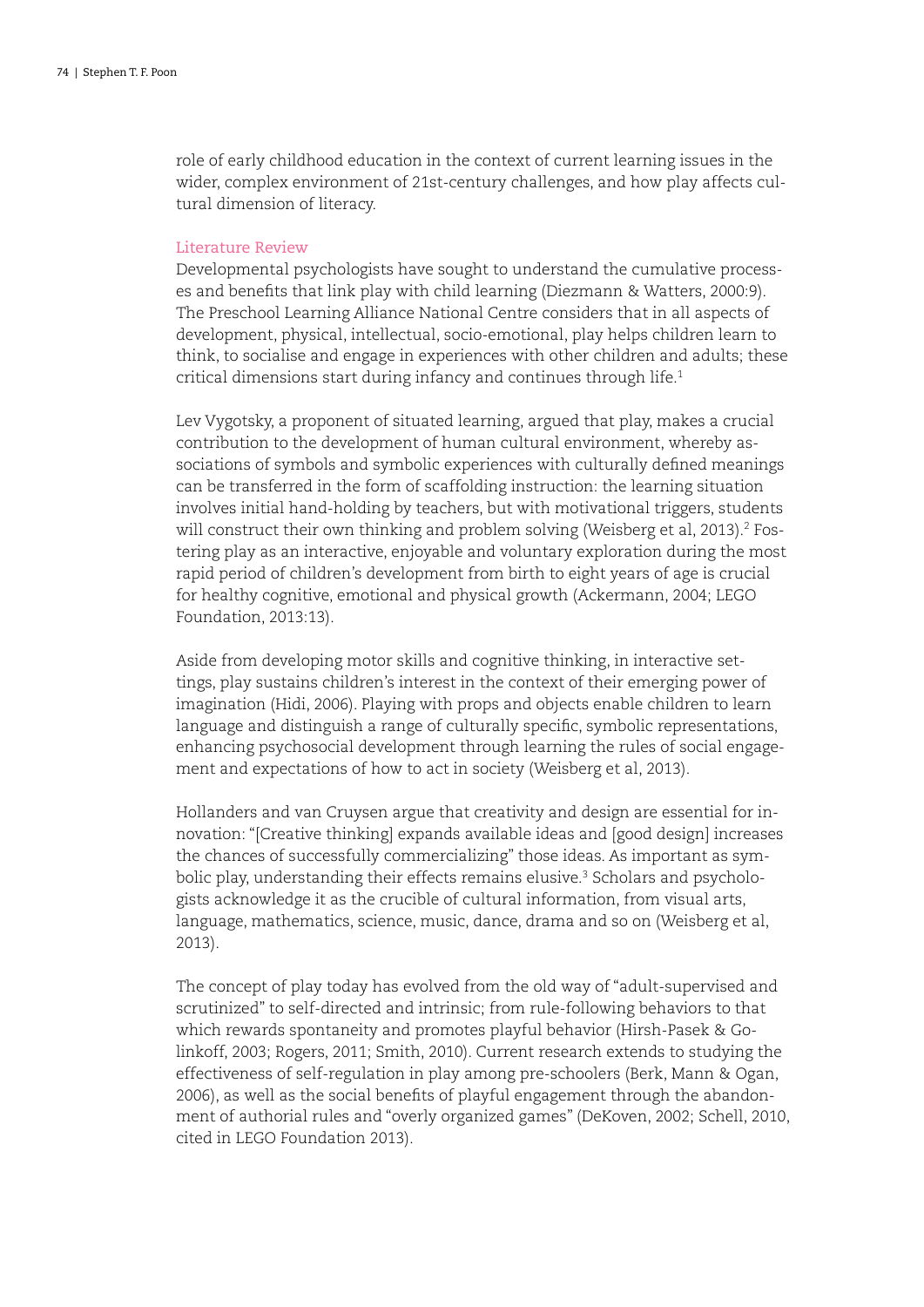Innovative approaches to early childhood skills learning through play have nevertheless been established in literature. Marketed ideas must understand the "needs, passions and interests of learners," and their functional purpose must be co-constructed meaningfully (Rogers, 2011:6) between adults and children, and between children.

The benefits of using play equipment and toys to facilitate development of cognitive, physical and spatial abilities are not limited to able-bodied children (Diezmann & Watters, 2000:5). Physical play using objects is found to improve fine motor skills coordination for children living with disabilities (Lee, 2004:74-75).

Australian blindness teacher Heather Field claims that among parents and educators of children born with vision impairment, there exist misconstrued beliefs that playing is not valuable, which hampers efforts to get blind children to move.<sup>4</sup> She believes blind children can be taught to enjoy recreation using play tools to encourage independent movement. In the field of early childhood intervention, studies by Prof Yanhui Pang at University of Pennsylvania demonstrated that brick playing among children with *autism spectrum disorder* (ASD) increases their social interaction and verbal communication abilities  $5$ 

Berk, Mann and Ogan reports on the value of play in helping children adjust to a new school's setting or transitioning from home to school.<sup>6</sup> Other researchers find play valuable in enhancing learning readiness and removing anxiety (Hirsh-Pasek & Golinkoff, 2003:8), and connect it to success in elementary years.

Free play, according to sociologists, allows children to set goals and solve problems, and derive meaning from their own experiences (Mielonen & Paterson, 2009). As a site of interaction, playtime induces social skills, where self and relational roles are laid out within conditions of possibilities (Rogers, 2011).

Further evidence from ethnography studies involving observations, interviews and writing samples show that exploratory play allows manipulation of surroundings in tandem with language skills development (Mielonen & Paterson, 2009). For social enactments, the schematic field requires the use of language, for instance, a sign that announces a place or instructs; hence, play forebears formal literacy (UNESCO, 1993:21).

Children engage in experiential play through symbolic activities in unstructured spaces, such as forests, gardens and recreational areas, as well as the use of symbolic construction materials (Pellegrini, 2009). Drew,<sup>7</sup> citing evolutionary psychologist Jerome Bruner's influential research on human complex learning abilities, note the necessity of play systems that enable channelling of scientific thinking, logical reasoning and artistic creativity, through three-dimensional patterns of problem solving, habits of inquiry, self-discovery and symbolic representation, giving children "first person" experiences of how concepts are formed, manipulated, and what works under different circumstances<sup>8</sup>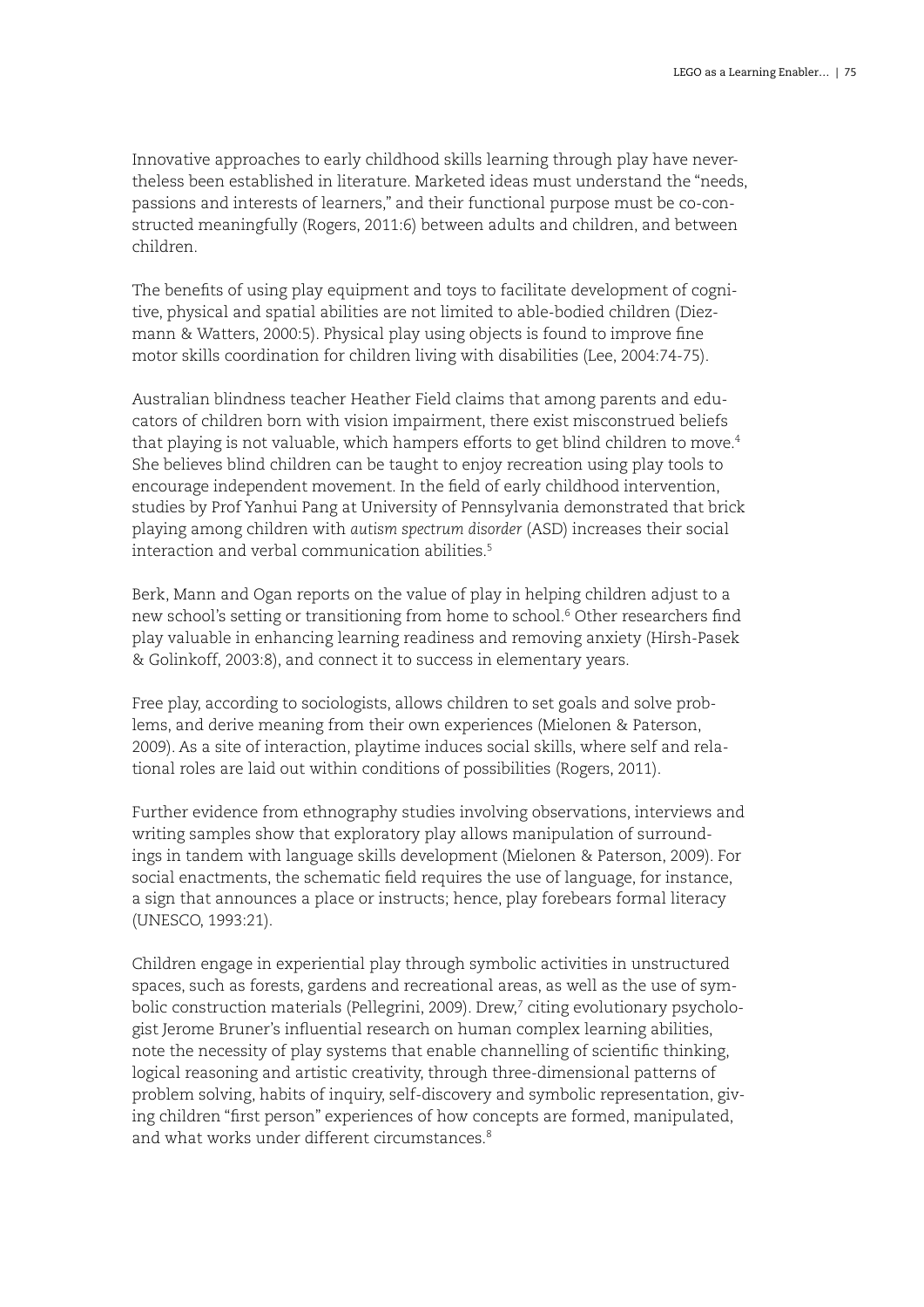Regarding the role of technological mediums, eminent cognitive psychologist Albert Bandura found that video, photography, television and other mediums facilitate children's observational learning of real-life phenomena (cited in Alexander et al, 2014).<sup>9</sup> This suggests that creativity in play and interactional activities, when integrated with mediums, are critical in helping children foster social relationships in the present and future scenarios of "one reality," where technological advancement produces a seamless fusion of virtual and physical realms (LEGO Foundation, 2013:42-54).

# LEGO Group Innovation Development

LEGO, abbreviated from the Danish *leg godt* which means "play well," was founded in 1932 by Ole Kirk Kristiansen, and since then, the LEGO Group has thrived as a family corporation. The LEGO brick, launched in 1958 evolved into a suite of themed kits and play solutions (Mortensen, 2012).

Among its brand values, sustainability best practices underscore LEGO Group business principles, which emphasise imagination, innovation and creativity, as well as fun, learning, caring and quality, by demonstrating the highest responsibility towards stakeholders, in high standards of testing for LEGO product manufacture (Jensen, 2016). Quality assurance is carried out through R&D, including risk assessment of raw materials during product development, random testing during production and consumer feedback assessment (Lego Group Responsibility Report, 2017).

LEGO Group's Corporate Responsibility principles bespeak deeply embedded ethical values in the company's business foundation (LEGO Group Progress Report, 2012). For instance, LEGO bricks are compatible across time and product lines, and sustained over a lifetime: bricks not passed on to family or friends are often sold second-hand, befitting its concept of *Sustainable Play:*

*"I believe that with our products in the hands of children, we are making a significant impact on the future... The physical experience with our toys stimulates [their] imagination, creativity, learning, and helps them develop as the builders of tomorrow. Our operations must be safe for our employees and partners, and as clean and rewarding as possible… for the local communities [that we serve]"* (LEGO Group Progress Report, 2012:23).

LEGO DUPLO, at twice the size of standard LEGO bricks, is designed for children aged 1½ to five years. LEGO Serious Play system employs directed, or *convergent*, structural thinking techniques to create solutions, metaphors, represent feelings or identities (LEGO Education, 2012), while *divergent* thinking stimulates flexible ways to manipulate objects in the environment (Ackermann et al, 2009:10) and furthers embed innovation in the development of cultural mind-sets and possibilities (Gauntlett et al, 2010:14-28).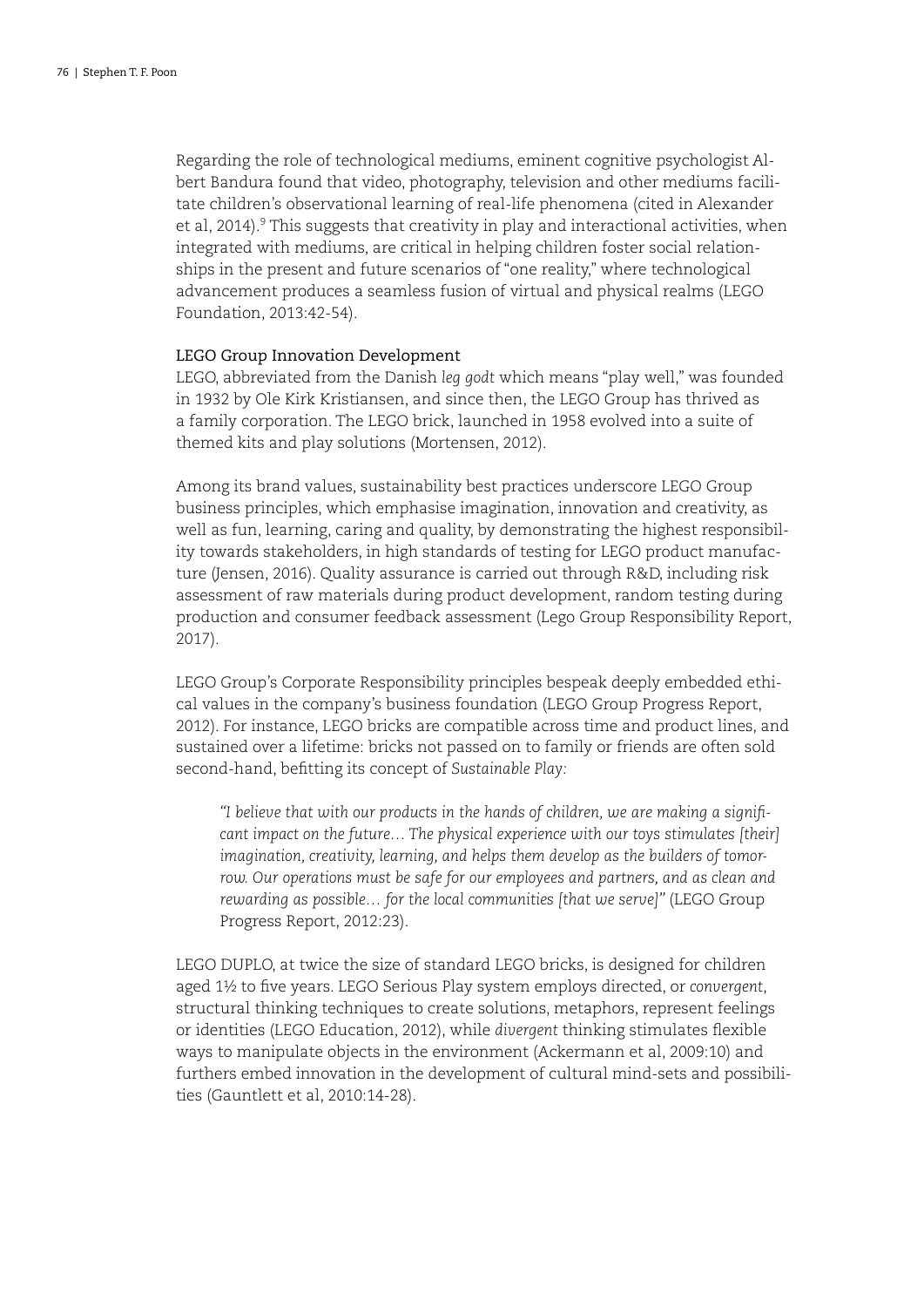Open-ended materials like LEGO support scholarly and field literature urging for the development of the two facets of innovation in society: creative experimentation and familiarity with problem-solving (Ackermann et al, 2009; Broadhead et al, 2010).

In building or creating, imagining, fantasy role playing and storytelling, play in various forms continuously feed one another, while in the same time, reduces feelings of "self-consciousness and shame" among its actors (Gauntlett et al, 2010:26).

The following section reviews the research methodology involved for this study and discusses the research design and sampling procedures undertaken to address the problems.

### Research Design and Methodology

The role of play tool has been extensively studied by human motivational and behavioral theorists through situated learning frameworks (LEGO Foundation, 2013:29-41). This paper sought to determine how LEGO bricks enable children in learning development among Malaysian preschool children (ages commonly range from three to six years). To understand relevant issues, resources were gathered from LEGO official literature, as well as journals about early childhood learning development and literature linking educational methodologies to child development.

A quantitative survey was chosen as the primary research instrument, sampling urban Malaysian public attitudes, supported by qualitative interviews of preschool teachers. Data collection in the form of sequential explanatory mixed-methods procedures was designed to improve recommendations for this study. This mixedmode methodology of research is helpful for a more critical analysis of behavioral patterns underlying attitudes and perceptions (Boateng, 2016). Primary data, obtained from a survey and interviews, enable ground issues to be examined and interpreted. For this study, interviews were conducted as a supplementary measure to extend quantitative analysis.

Qualitative research is useful in describing the deeper and often unrealized concerns of a constructivist nature, since qualitative phenomenon lends itself to reveal subjective patterns of attitudinal formation and perceptions. Non-numerical, descriptive, with equal parts reasoning and interpretation, qualitative research aims to examine the depth of meaning and feeling to enable careful parsing of cultural thinking pattern behind assumed situations. It also stresses respondents' direct experiences in making meaning of events or circumstances through observations (Boateng, 2016:230-235).

Content analysis is applied to open-ended questions. Respondents' answers provided intuitive depth and grasp of attitudinal formation. Survey statistics form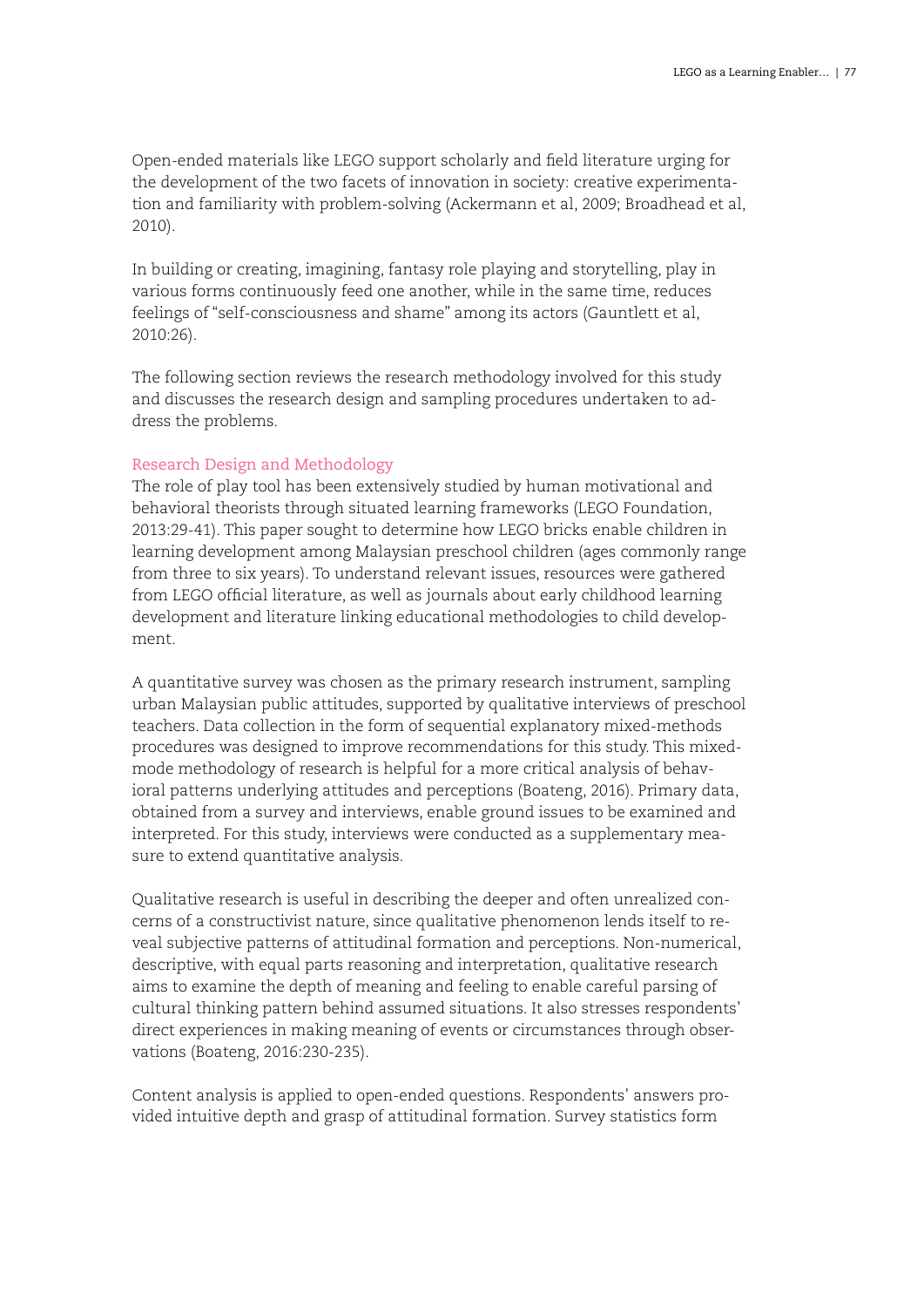the framework from which qualitative interviews are analyzed. This instigates the researcher to interpret meanings from attitudinal findings towards understanding the research issue, before commencing discussion to seek rational possibilities for results, and thereon, to provide incisive suggestions for improvement (Northern Illinois University, 2000).

### Subject and Sampling Method

The instrument to establish respondents' understanding of the subject for this study is a questionnaire. The target audience surveyed are teachers, with at least one year of experience in teaching children from ages 4 to 6 years (i.e. preschool and kindergarten levels).

Interviews were conducted with three of kindergarten teachers approached in face-to-face contact, and for confidentiality purposes are stated as Participant A (PA), a teacher in mathematics and science; Participant B (PB), a teacher on arts and craft; and Participant C (PC), an English language teacher, to understand teachers' perceptions towards play as part of learning.

Questionnaires were designed to be administered to assess subjects' familiarity with LEGO, and the degree in which it is perceived as a useful tool for child learning. Qualitative interviews enabled explication of the quantitative findings.

### Research Design

The instrument applied is a survey questionnaire, research consisting of a series of questions and other prompts for the purpose of obtaining attitudinal information from respondents through a questionnaire. As a means of research, the questionnaire was sent via email, which eschews cumbersome processes such as telephone surveys. Moreover, questionnaires are set to provide standardised answers which enables simplification of data tabulation.

In terms of data collection, the questionnaire was distributed to the targeted research group teaching at kindergartens in Subang Jaya and Kuala Lumpur, via e-mail. The total number of respondents was 103. Both open-closed and openended questions were designed to facilitate depth analysis of survey data, which were then collated using Google Drive. The results are discussed in the following section.

# Presentation of Data and Discussion of Findings

This section presents, analyses and discusses the findings from the survey and interviews as described in research design. The results are divided into two sections. The first section attempts to explain what play time engenders for Malaysian preschool educators, as well as recording their perceptions about what "learning through play" means. The second section analyses respondents' familiarity towards LEGO products in children's learning and skills development, by discussing the implications of data obtained from the survey findings and interviews. The final section presents a summary of the results.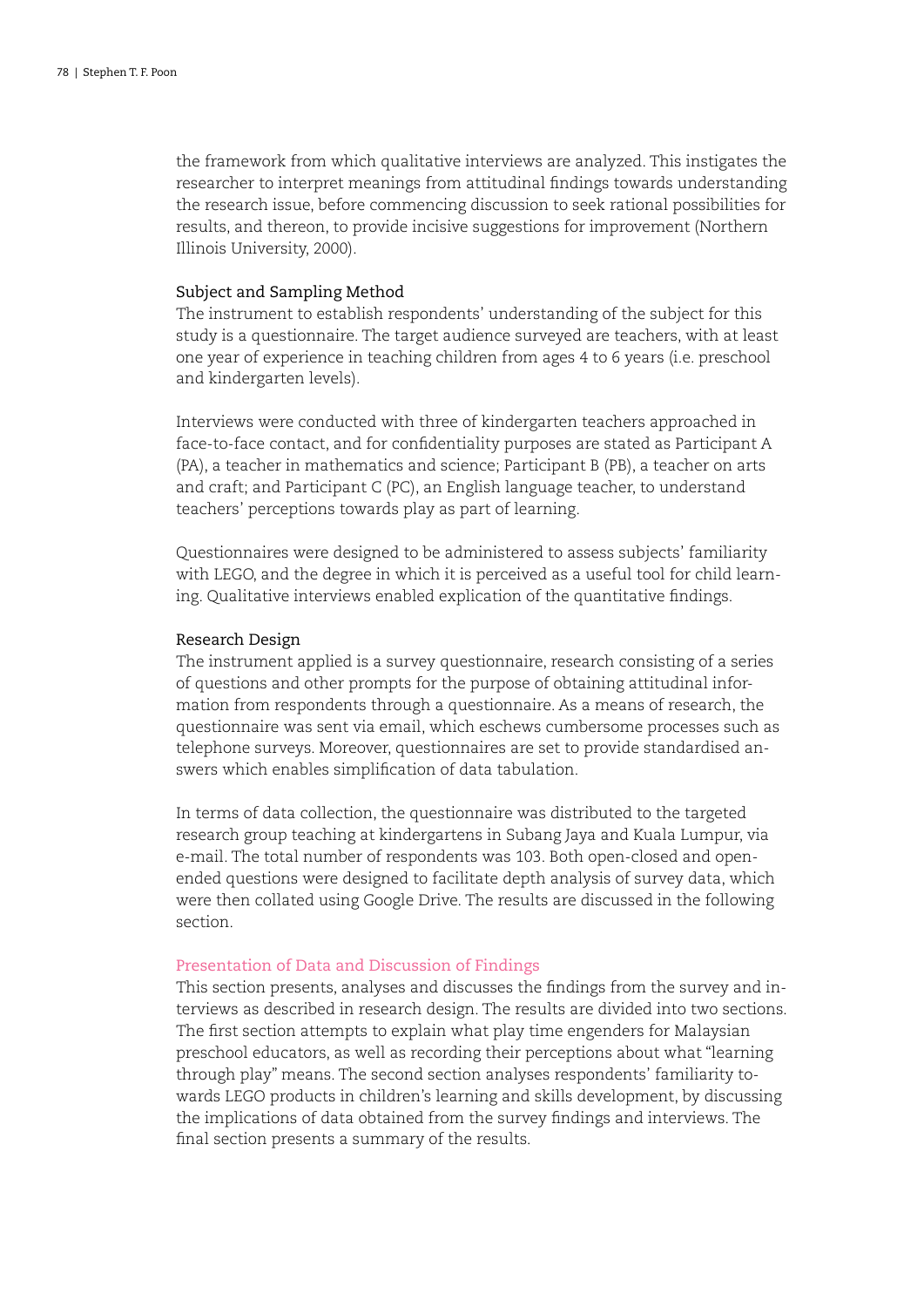# Play Time in Kindergartens

As shown in figure 1, all 103 subjects responded in concurrence that play time is provided.



Figure 1. Is there any play time allocated for children in the school?

In figure 2, 95 (92%) of respondents agree that while children play, they learn and have fun as well. 3 respondents (9%) think that children are just learning, and 5 (5%) think children only have fun during play. The next question sought to know what activities were provided, asking respondents to rank the most frequent play activities offered, from 1 to 10, indicating least to most frequent respectively. The survey showed that the most popular playtime activity was role playing (performing), followed by drawing, painting, reading stories, solving jigsaw puzzle, and lastly, arts and crafts (crafting).

In the next question, objects of play were ranked for importance as learning enrichment tools, with wooden building blocks, educational games, fun quizzes, educational videos and LEGO bricks as options. 3 respondents chose LEGO as the most important play tool for learning enrichment.



Figure 2. Do you think playing is a part of learning, or that it is just about having fun?

The next question was designed to understand familiarity with the LEGO brand of construction bricks. Figure 3 show 69 (67%) respondents stating LEGO systems are provided in the kindergartens, while 34 (33%) claimed the kindergarten where they teach do not provide LEGO.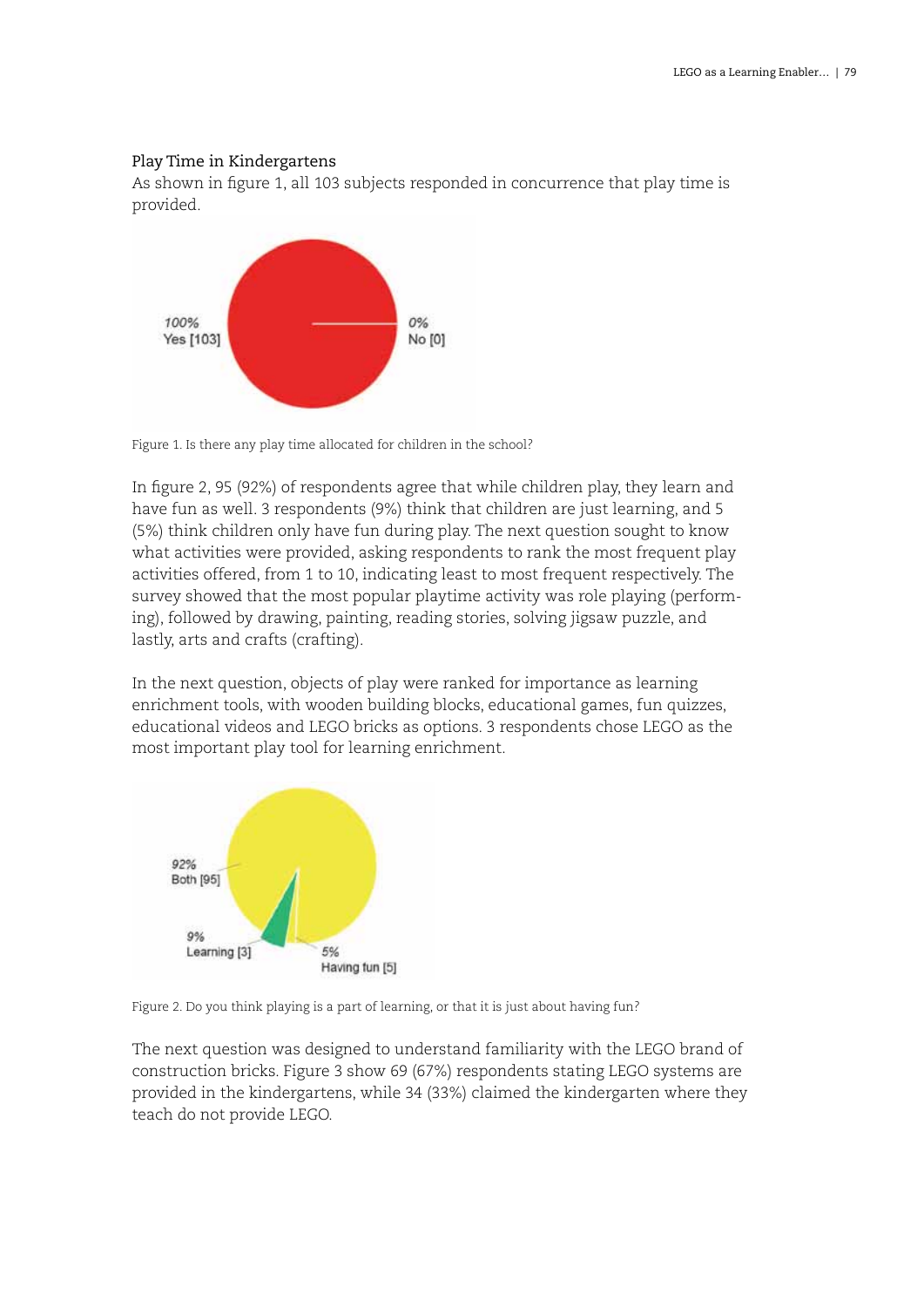

Chart 3: Are LEGO construction bricks provided in the school?

It is apparent from figure 4 that a large proportion of preschools do not provide LEGO for play purposes (84%). Only 18 (18%) of kindergartens provide LEGO in class at least once a week as part of their class learning activity. In most kindergartens, respondents revealed that LEGO play is considered mainly as a "kill-time" activity: children who finish tasks ahead of others, while waiting for peers to finish, and sometimes while waiting for parents at the end of preschool day, would play LEGO.



Figure 4. Does your school provide class times for children to play with LEGO at least once a week?

During interviews, subjects mentioned that LEGO systems and construction sets are too expensive as play equipment, whereby preschools with large numbers of students do not have the budget to purchase or keep enough LEGO sets for students, and these tend to be located in mid-income urban areas.

3 of the participating preschool teachers considered regular LEGO bricks risky for younger children, but most subjects thought LEGO is good for development of cognitive skills, motor skills, creative thinking and socio-emotional dimensions.

Participants were then asked to specify how LEGO benefits children in these aspects. The following responses were recorded:

PA: I'd say it's a choice learning tool, because children are able to learn new ways to solve problems from playing them.

PB: When children play LEGO together they are socializing, they imagine things they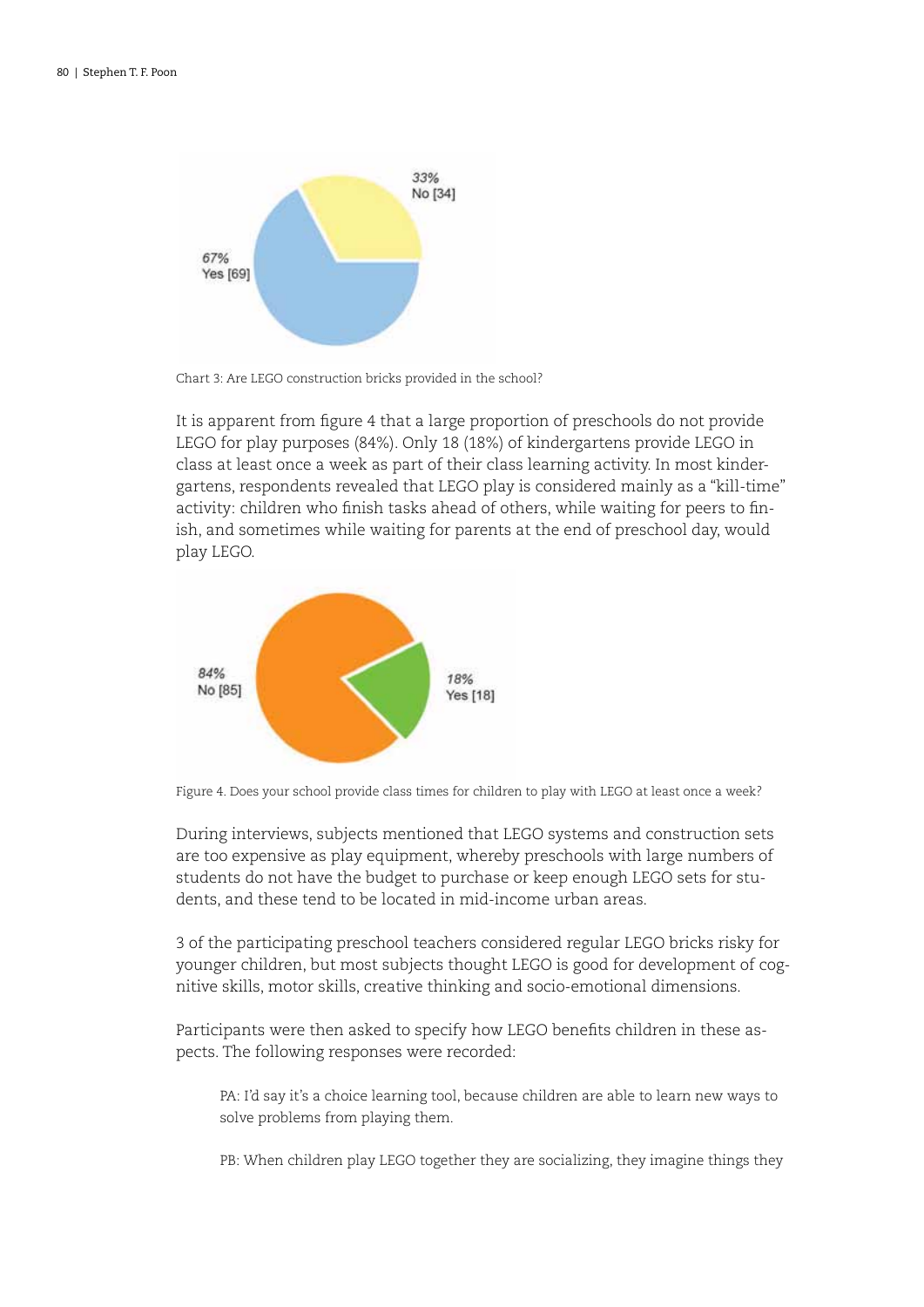want to create and they seek solutions; this is also able to improve their team work skills.

PC: I observe that for some, there is dramatic language development. Children who would normally answer questions with Yes or No answers speak in full sentences such as:

"Look! I made this bridge.

The troll lives under here.

The Billy Goats are gonna come across."

Other skills set where participant sees large improvements in, is children's construction abilities:

PA: Students often come into my class with little ability to build, but after a bit of experimenting with DUPLO, they can assemble a variety of buildings and vehicles. After several months, they work collaboratively to build zoos, cities and farms while practicing taking turns, sharing, and properly using materials.

From figure 5, 90% of subjects acknowledge that LEGO helps to develop children's creativity, but 10% disagreed.



Figure 5. Do you think LEGO help to develop children's creativity?

Substantiated in the above mentioned survey figure 5, finally, for the open-ended key question, *"What do you think are the advantages of having LEGO as part of learning?"* the following responses from the participants were recorded:

PC: Through playing with LEGO, they can learn problem solving, communicate with friends, and expand their creative minds.

PA: The children are able to explore new ideas, think logically and improve eye and hand coordination. Construction involve both sides of the brain, and both logic and creative stimulation is provided.

PA: Enhancing so many areas of a child's development such as fine and gross motor skills, team work, interpersonal development, intrapersonal skills, etc.

PB: Some children don't like to join other friends. LEGO help them gather together and play together, and while they explore, they actually learn as well.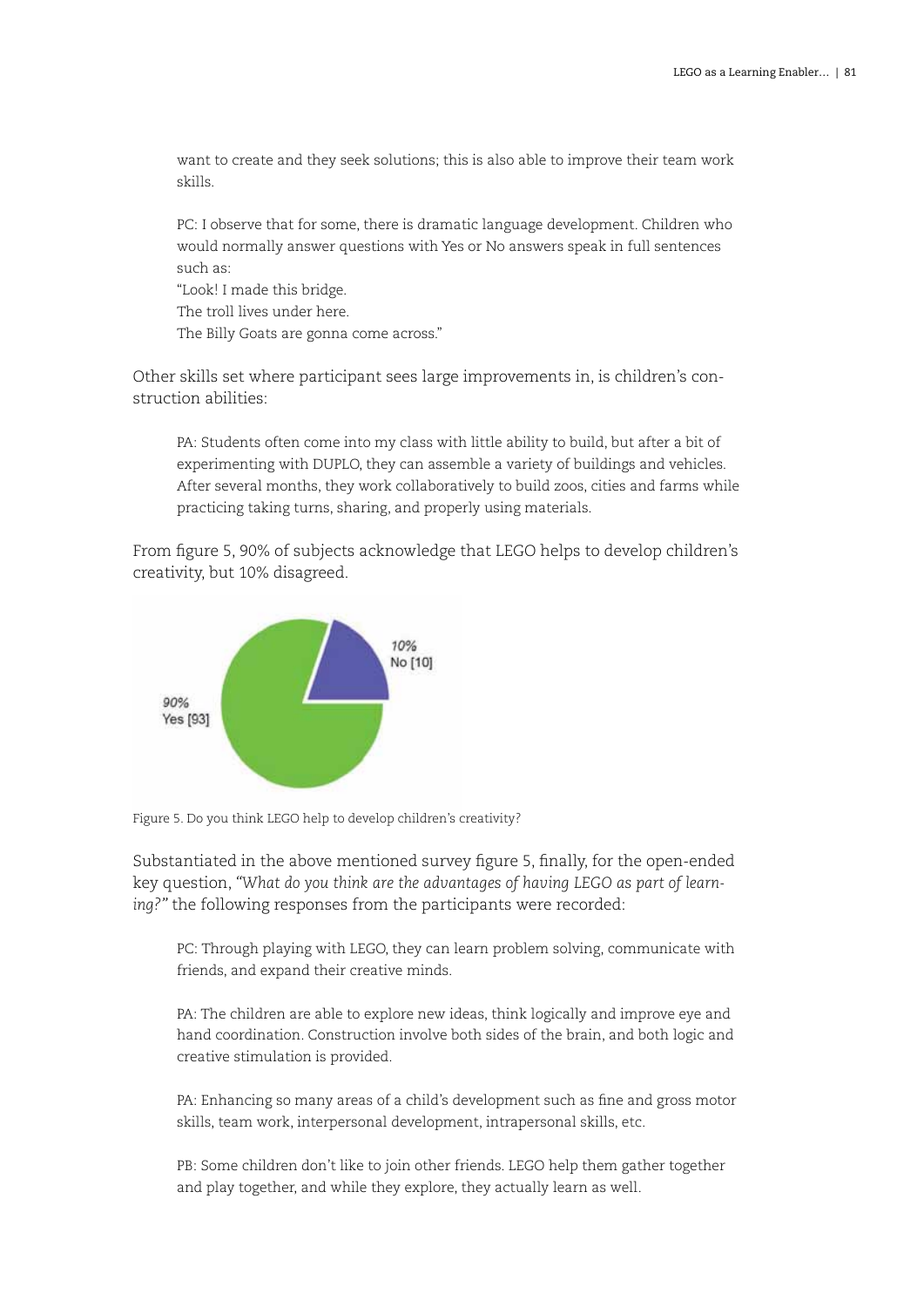In summary, qualitative research reveals a clear pattern of evidence that most teachers acknowledge that playing in construction and creative building activities does help in overall early childhood development.

From figure 6, 47 (46%) of respondents strongly agree and 39 (38%) agree that LEGO should design specialised construction kits, with 17 (17%) remain neutral. On the interview session, PB did comment. Asked why, it was mentioned that LEGO's costliness and lack of shareable material content for the hefty price, made it difficult for preschools with greater number of students to purchase sufficient sets.

Several explanations can account for this hesitation. Subjects may only know about the standard LEGO sets available in the market, or work at preschools unable to afford LEGO DUPLO child-safe bricks due to catering to lower- or middleincome urban families. On the interview session, PC stated that LEGO standard bricks are too small for very young children, hence, that they would be vulnerable to choking.

A surprising find is that some local preschools use LEGO as a supplementary toy for children to "kill time," rather than for learning. Furthermore, LEGO is perceived as beyond the level of mid-income families, indicating that lower-income segments of families might not have access or exposure to LEGO as a learning option.



Figure 6. Should specialized LEGO kits be introduced for preschools or kindergartens?

The perception of 'play' as a wasteful element of child development leads to parental disgruntlement about tangible learning results. Participants spoke of parental preference leaning towards traditional, more "serious" forms of academicbased teaching. This finding concurs with studies showing that Asian parents who view play bricks as belonging at home instead of in classrooms, have certain fixed mindsets about play's domestic role rather than its learning function (Lily Muliana & Mohamed Nor Azhari, 2013).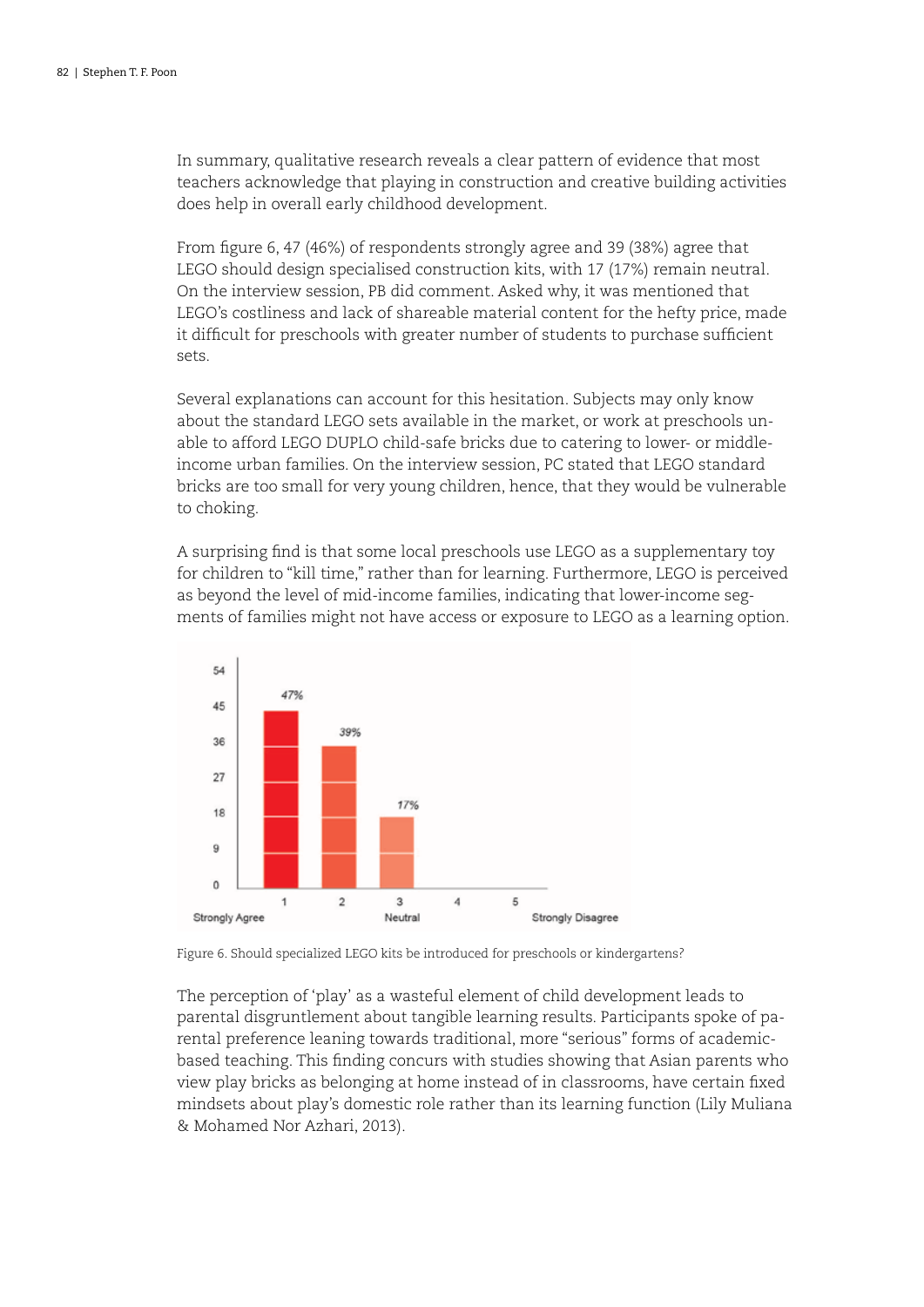# Limitations of the Study

In the process of collecting data, several limitations of this study are acknowledged. Children's opinions towards play time and LEGO were not sought. The researcher also notes that early learning institutions located in other states and non-urban areas of West and East Malaysia, may offer different types of play experiences, unique structured interactions, and outdoor-themed learning using play objects.

Another limitation not addressed is the socioeconomic framing of Malaysian lower- and middle-income families, which affects budget allocations on educational provisions, for e.g. books, videos, computer games, toys, etc.

Current literature is limited in scope on these aspects, hence future research could review underlying assumptions about socioeconomic status in forming perceptions towards play tools necessary for learning development. This could extend into providing stronger data insights on family consumption patterns of play-related products and services among Malaysian social strata, enabling the marketing of educational and play tools to be better targeted to reach every segment equally.

In summing the analysis of findings, the results of this study indicate overall awareness that LEGO help children in all areas of development and should be viewed and treated as an innovative learning tool. Literature supports the importance of promoting innovative systems which uses logic and creativity for better learning outcomes, and both aspects must be tapped experimentally and experientially in adaptation to competitive 21st-century socioeconomic conditions.

# Recommendations and Conclusion

Several innovative strategies are necessitated to change local misconceptions towards play, to attain a more holistic perception towards child learning outcomes. To stimulate creativity, lessons using brick color differentiation strategies can improve cognitive skills, language learning, storytelling, and as material basis for arts and crafts projects. Participant observation sessions could be conducted in preschools to observe play time to examine the duration and complexity of activities (both organized and unstructured). This generates insights on children's intuitive responses in situated learning.

As LEGO systems gain traction among educators, the future designs of bricks for risk and hazard free play among very young children, particularly in ensuring smaller block parts do not lead to choking. It is thus recommended that LEGO DU-PLO be widely introduced in classroom teaching as an enabler for solving mathematical, science-based and spatial problems.

At the market level, consumer research can be implemented through focus groups with target segments. Feasibility studies among preschool institutions could address product, pricing and placement (distribution) strategies of LEGO DUPLO, and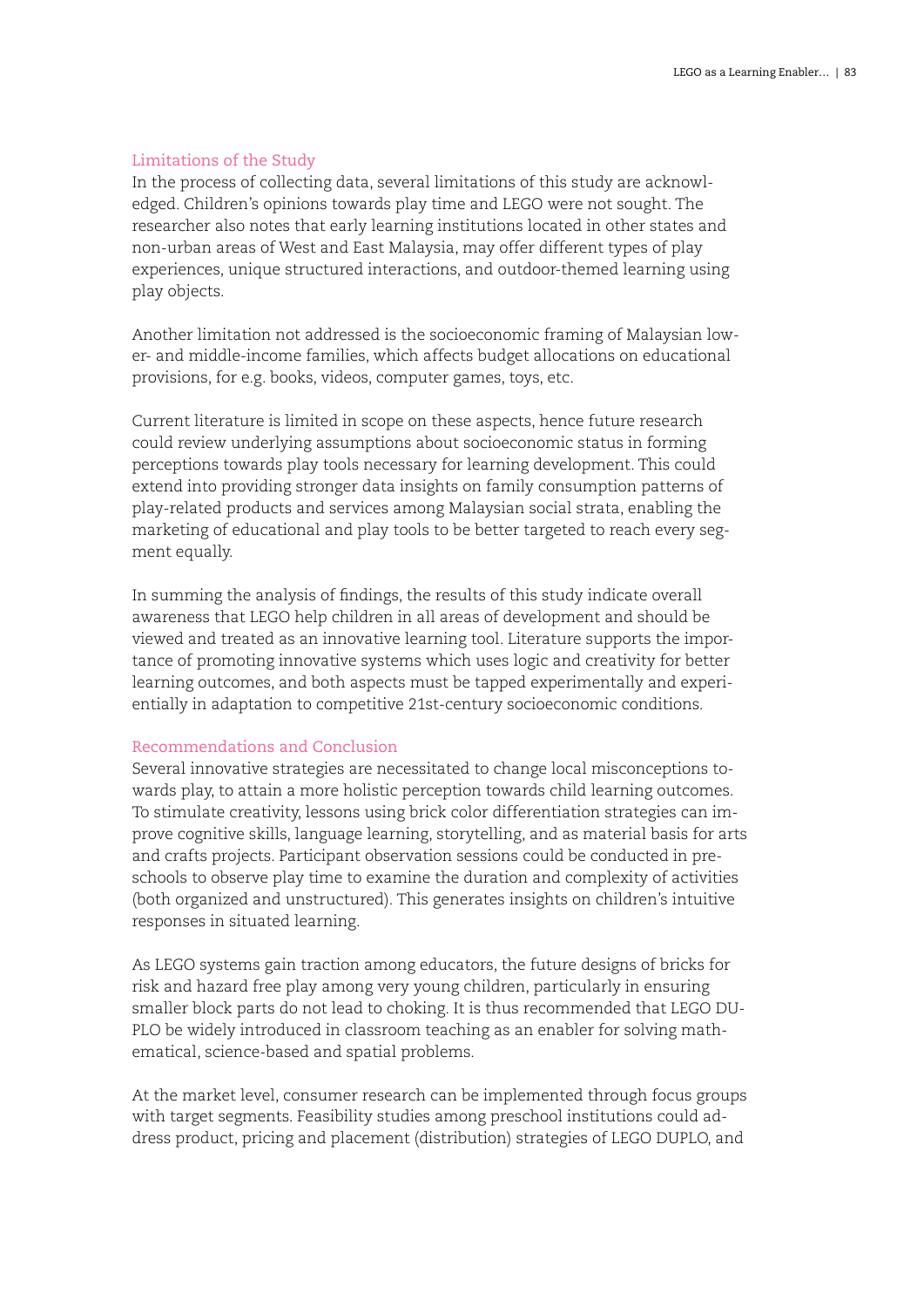to also ensure the effectiveness of marketing for the standard range of brick- and character-based LEGO systems.

As part of its corporate social responsibility (CSR) programs, campaigns could be launched by local distributors in collaboration with non-profit organizations to promote innovative play and to gather feedback about sustainable designs for children. The manufacturer could partner with teacher training colleges to understand product receptivity among children with cognitive or physical impairments or learning disorders such as autism and Down's syndrome. This could increase support from multiple communities. For example *Braille Bricks*, a non-profit collaboration initiative in Brazil with a global advertising agency shows that inclusive learning agenda and branding can do well by doing good (Braille Brick, n.d.).

Global competitiveness in the provision of sustainable products and services along with environmental concerns, have led many countries to enact sustainability policies. In response, many organizations are increasingly attentive to the concept of sustainable design. LEGO Group must continue to ensure that its business best practices and external partners comply with guidelines of safe manufacturing, as such practices ensures the company's brand image remains at the forefront of consumer expectations.

In summing up, although the roles, objectives, methodologies and designs of play have traditionally been perceived as less merited than scholarly achievement and is underappreciated, many studies found child play has become a new site of cultural capital development for critical 21st-century learning. We concur with the consensus among educators to rethink the notion and potential of play as a site of "huge energy and commitment," and instead, to urge for a collective exploration and sense-making where playing is reinterpreted as relational, co-constructed and inclusive (Rogers, 2011:5-7). Research efforts must be continuously invested to discover other key attributes of play as enablers of learning and innovation in improving Malaysia's social wellbeing to meet the demands of new cultural and consumer markets.

### Endnotes

- 1 Preschool Learning Alliance, "Learning Through Play." (2012). www.pre-school.org.uk/parents/ support-advice/420/ (accessed February 25, 2018).
- 2 Lev Semenovich Vygotsky, *Mind in Society: The Development of Higher Psychological Processes*. Cambridge, MA: Harvard University Press. 1978.
- 3 Hugo Hollanders and Adriana van Cruysen, "Design, Creativity and Innovation: A Scoreboard Approach." Working Paper Brussels: InnoMetrics/Pro-Inno Europe, 2009.
- 4 Heather Field, "Sports and Recreation for Young Blind Children." *Future Reflections* (Summer, 2012). https://nfb.org/images/nfb/publications/fr/fr31/3/fr310304.htm (accessed February 25, 2018).
- 5 Yanhui Pang, "Lego Games Help Young Children with Autism Develop Social Skills." *International Journal of Education* Vol.2, No.2 (2010):1-9.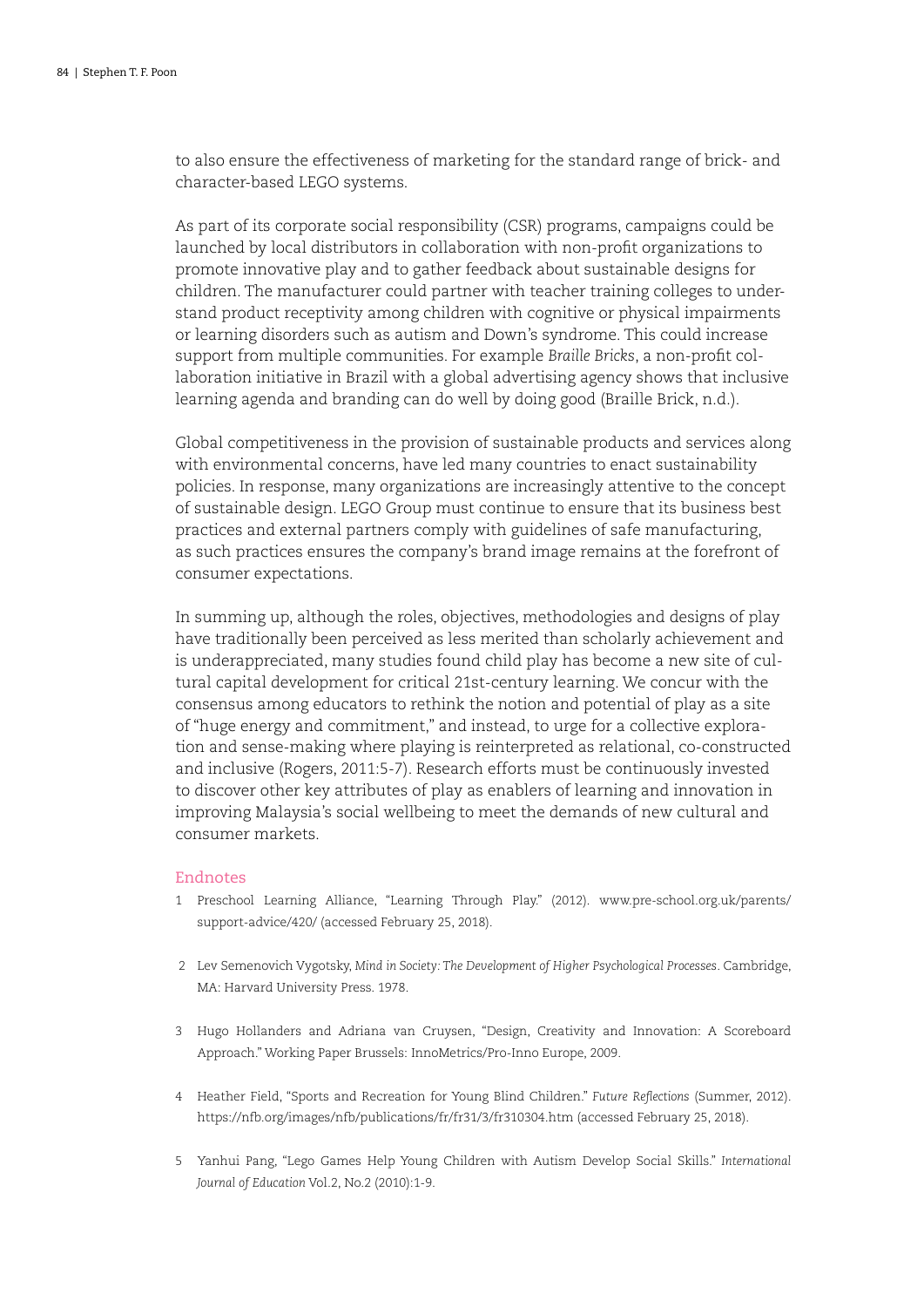- 6 Laura E. Berk, Trisha D. Mann, and Amy T. Ogan, "Make-Believe Play: Wellspring for Development of Self-Regulation" in D.G. Singer, R. M. Golinkoff and K. Hirsh-Pasek (eds.) *Play = Learning: How Play Motivates and Enhances Cognitive and Social Emotional Growth*. Oxford, UK: Oxford University Press (2006):74-100.
- 7 Walter F. Drew, James Christie, James E. Johnson, Alice M. Meckley, and Marcia L. Nell, "Constructive Play: A Value-Added Strategy for Meeting Early Learning Standards." *Young Children* (July, 2008):38-44.
- 8 Jerome S. Bruner, "The Nature and Uses of Immaturity." *American Psychologist* 27 (1972):687-708.
- 9 Albert Bandura, "Behavior theory and the models of man." *American Psychologist* 29 (1974):859-869.

### References

- Ackermann, Edith. "The Whole Child Development, LEGO Learning Institute." 2004. http://learning institute.lego.com/en-us/research/whole-child/ (accessed February 24, 2018).
- Ackermann, Edith, David Gauntlett and Cecilia Weckstrom. "Defining Systematic Creativity, LEGO Learning Institute." 2009. http://learninginstitute.lego.com/en- us/research/systematiccreativity/ (accessed January 5, 2018).
- Alexander, Curby, Lee Woodham Langub and Dina Rosen. "Watch It, Do It, Teach It: Technology and Early Childhood Field Experiences." *International Journal of Learning* Vol.10 No.2 (2014): 133-146.

Braille Bricks. n.d. www.braillebricks.com.br/en/ (accessed February 25, 2018).

- Berk, Laura E., Trisha D. Mann and Amy T. Ogan. "Make-Believe Play: Wellspring for Development of Self-Regulation" in Dorothy G. Singer, Roberta Michnick Golinkoff and Kathy Hirsh-Pasek. *Play = Learning: How Play Motivates and Enhances Cognitive and Social Emotional Growth*, eds. Oxford, UK: Oxford University Press. 2006: 74-100.
- Bruner, Jerome S. "The Nature and Uses of Immaturity." *American Psychologist* 27 (1972): 687-708.
- Boateng, Richard. *Research Made Easy.* 2nd edition. Seattle, WA: CreateSpace Independent Publishing. 2016.
- Broadhead, Pat, Justine Howard and Elizabeth Ann Wood. *Play and Learning in the Early Years: From Research to Practice.* London: SAGE Publications Ltd. 2010.
- Diezmann, Carmel M. and James J. Watters. "Identifying and Supporting Spatial Intelligence in Young Children." *Contemporary Issues in Early Childhood* Vol.1 No.3 (2000): 299-313.
- Drew, Walter F., James Christie, James E. Johnson, Alice M. Meckley and Marcia L. Nell. "Constructive Play: A Value-added Strategy for Meeting Early Learning Standards." *Young Children* (July, 2008): 38-44.
- Field, Heather. "Sports and Recreation for Young Blind Children." *Future Reflections*. Summer, 2012. https:// nfb.org/images/nfb/publications/fr/fr31/3/fr310304.htm (accessed January 27, 2018).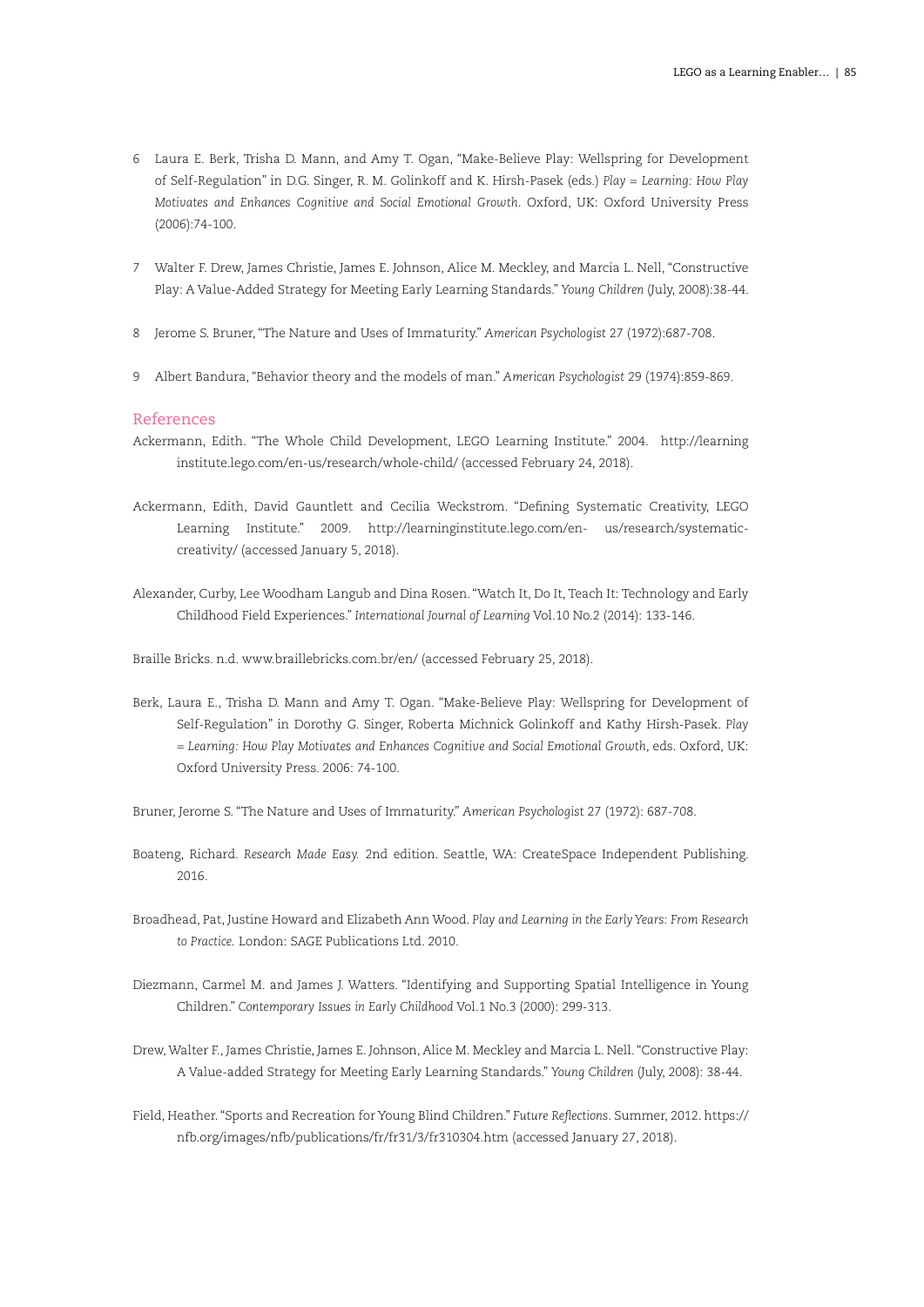- Gauntlett, David, Edith Ackermann, David Whitebread, Thomas Wolbers and Cecilia Weckstorm. "The Future of Play: Defining the Role and Value of Play in the 21st-century." *LEGO Foundation.* April, 2013. http://outdoorplayandlearning.org.uk/wp-content/uploads/2016/07/future\_of\_play\_report. pdf (accessed February 8, 2018).
- Hollanders, Hugo and Adriana van Cruysen. "Design, Creativity and Innovation: A Scoreboard Approach." *Working Paper.* Brussels: InnoMetrics/Pro-Inno Europe. 2009.
- Hidi, Suzanne. "Interest: A Unique Motivational Variable." *Educational Research Review* Vol.1 No.2 (2006): 69-82.
- Hirsh-Pasek, Kathy and Roberta Michnick Golinkoff. *Einstein Never Used Flashcards: How Children Really Learn and Why They Need to Play More and Memorize Less.* Emmaus, PA: Rodale, Inc. 2003.
- Jensen, Martin Vang Sandgaard. "The LEGO® Brand." 2016. http://aboutus.lego.com/en-us/lego-group/ the\_lego\_brand/ (accessed January 19,2018).
- Lee, Michéle G. *Coordination Difficulties: Practical Ways Forward.* London: David Fulton Publishers Ltd. 2004.
- LEGO Education. "Is Playing Really Learning? Preschool Teacher Uses LEGO® Education DUPLO® for 18 years to Help Children Succeed!" 2012. http://community.legoeducation.us/blogs/legoeducation/ archive/2012/06/14/is-playing-really-learning-preschool-teacher-uses-lego-174-educationduplo-174-for-18-years-to-help-children-succeed.aspx (accessed December 20, 2017).
- LEGO Group Responsibility Report. 2015. www.lego.com/en-us/aboutus (accessed January 31, 2018).
- LEGO Progress Report. 2012. https://wwwsecure.lego.com/en-us/aboutus/lego-group/annual-report (accessed February 12, 2008).
- Lily Muliana, Mustafa and Mohamed Nor Azhari Azman. 2013) "Preschool Education in Malaysia: Emerging Trends and Implications for the Future." *American Journal of Economics* Vol.3 No.6 (2013): 347-351.
- Mielonen, Alissa Marie and Wendy Paterson. "Developing Literacy through Play" *Journal of Inquiry & Action in Education* Vol.3 No.1 (2009): 15-46.
- Mortensen, Tine Froberg. "The LEGO Group History." LEGO (About Us). 2012. http://aboutus.lego.com/enus/lego-group/the\_lego\_history/ (accessed January 23, 2018).
- Northern Illinois University. "Principles Supporting Qualitative Research." 2000. www.cedu.niu. edu/~sorensen/502/powerpoint/topicD/qlnotes.htm (accessed December 4, 2017).
- Pang, Yanhui. "Lego Games Help Young Children with Autism Develop Social Skills." *International Journal of Education* Vol.2 No.2 (2010): 1-9.
- Pellegrini, Anthony D. and Lee Galda. "Ten Years After: A Reexamination of Symbolic Play and Literacy Research." *Reading Research Quarterly* 28 (1993): 163-175.